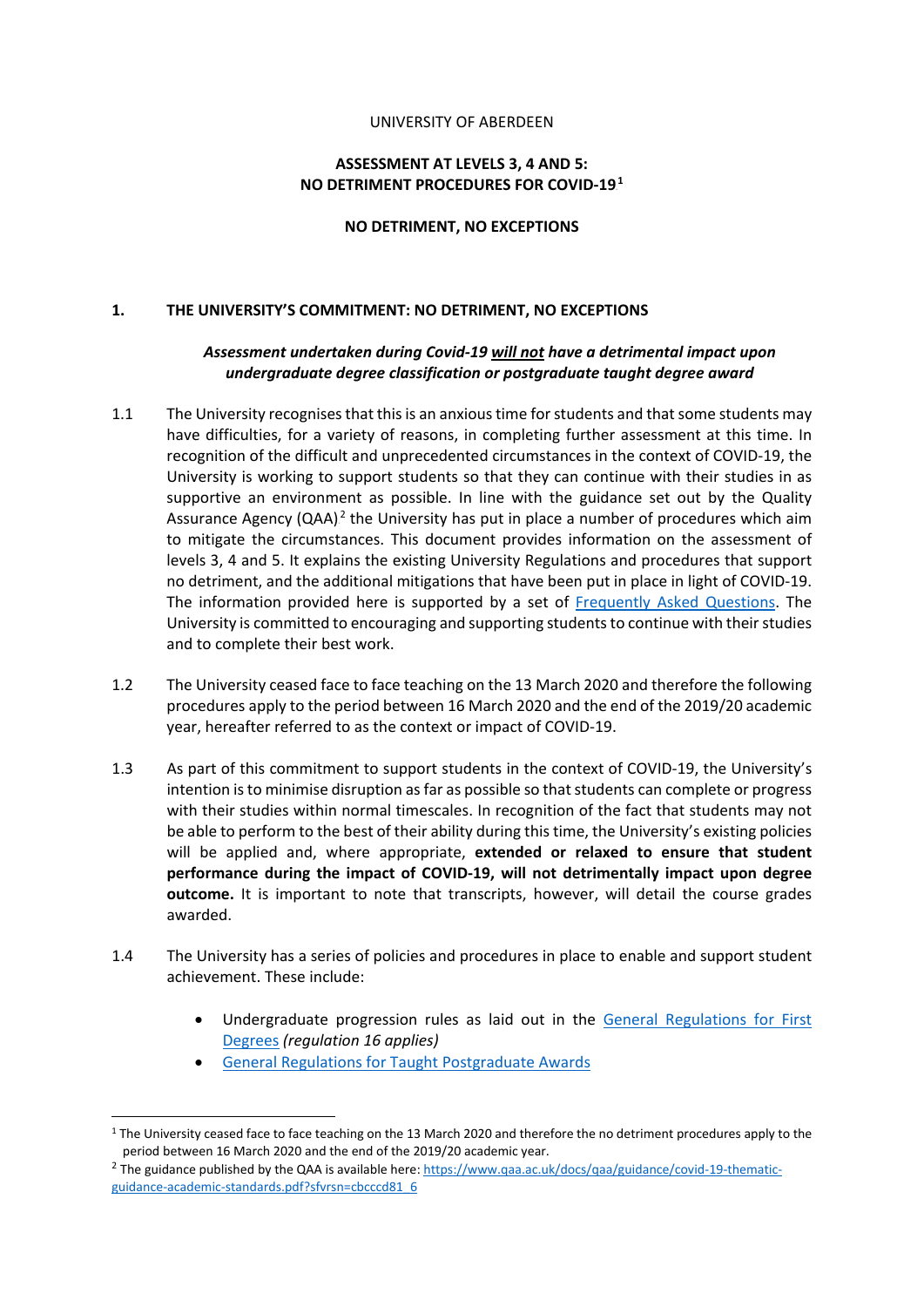- [Policy and Procedures on Student Absence](https://www.abdn.ac.uk/staffnet/documents/academic-quality-handbook/Policy%20-%20Student%20Absence.pdf) for reasons of ill health or other extenuating circumstances
- Rules as laid out in the [General Regulations for First Degrees](https://www.abdn.ac.uk/registry/calendar/general-regulations.php) *(regulation 21 applies)* regarding the award of Compensatory Credit
- Policy and Procedures on Undergraduate Degree Classification and Postgraduate Taught Award, including the Codes of Practice on Assessment
- Consideration of applications to progress to the next stage of study, notwithstanding a shortfall of credits by the Students' Progress Committee (SPC).
- 1.4 Where it is not possible for programmes that are accredited by Professional, Statutory and Regulatory Bodies (PSRBs) to adhere to some or all of the principles which comprise the University's no detriment procedures, students will be made aware by Schools of this and of the requirements of the PSRBs which regulate the degree programme for which they are registered.

### **2. ASSESSMENT REQUIREMENTS**

- 2.1 Assessment (examination or any other outstanding assessment) **will continue** at Levels 3, 4 and 5 (and where required at levels 1 and 2<sup>3</sup>) for the purposes of ensuring that students can continue with and complete their courses. Overall course grades at levels 3, 4 and 5 may directly inform degree outcome and therefore it is important that assessments are in place so that courses can be completed, and appropriate degree outcomes can be awarded.
- 2.2 In order to complete their studies or to progress within a degree programme, students must achieve a minimum number of credits. Further details on the credit totals required for graduation are available within the [Minimum Credit Requirements for Awards,](https://www.abdn.ac.uk/staffnet/documents/academic-quality-handbook/AandF%20-%20Minimum%20Credit%20Requirements%20for%20Awards%20UG%20and%20PGT.pdf) while further details on the credit totals required for progression are available within the University's Degree Regulations. Detailed scenarios regarding progression requirements are available in the [Frequently Asked Questions \(FAQs\) a](https://www.abdn.ac.uk/staffnet/working-here/coronavirus/faqs-9773.php)ssociated with these procedures. As stated, the intention of the University is to minimise disruption for students and to ensure that they can complete or progress with their studies within normal timescales.
- 2.3 Schools are working on the development of suitable *alternative assessments* to replace inperson examinations or assessments, where these are required. While it is important that assessment goes ahead, the University is working to ensure that assessment allows reasonable and appropriate flexibility and that as much support as possible is provided to students. In some cases, Schools have provided appropriate *extensions* for assessment. Where an individual student is unable to meet published deadlines, they should request an individual extension.

# **3. WHERE STUDENTS CANNOT UNDERTAKE ASSESSMENTS**

3.1 In order to complete their studies or progress within a degree programme, students must achieve a minimum number of credits *(section 2.2 above further refers)*. The University recognises, however, that students, for reasons of ill health or other extenuating circumstances, may not be able to undertake assessment at this time. The University's Policy and Procedures on Student Absence provide detail on the processes to be adhered to in such

<sup>&</sup>lt;sup>3</sup> Students at Levels 3, 4 and 5 registered for Level 1 or 2 courses will not be required to take any further assessment for these courses, provided they are not professionally accredited. Students will be awarded credit without the need to take any further action. Students at Levels 3, 4 and 5 intending to undertake resits for Level 1 or 2 courses will still be required to do so.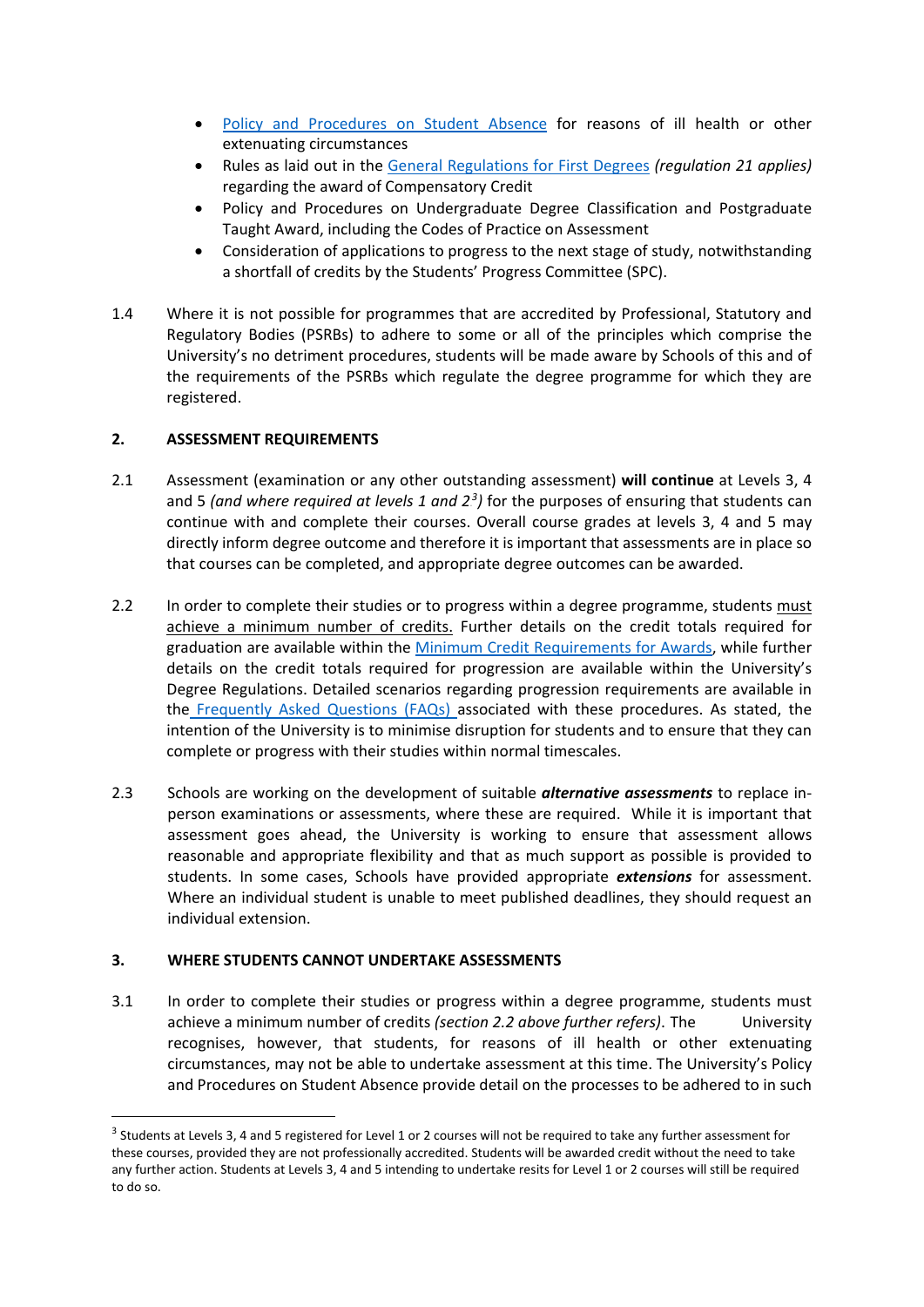circumstances. These procedures have been supplemented to provide **further flexibility** as described below.

- 3.2 If a student had resits pending *prior* to the impact of COVID-19, **existing rules regarding reassessment apply**. Further, more detailed, information for students in this scenario is available in the [Frequently Asked Questions \(FAQs\) a](https://www.abdn.ac.uk/staffnet/working-here/coronavirus/faqs-9773.php)ssociated with these procedures.
- 3.3 If a student is unable to take assessment(s) as a consequence of *ill health* (whether this is directly related to COVID-19 or not) **they must notify their School** through the absence reporting in [Student Hub](https://www.abdn.ac.uk/studenthub) and **no supporting evidence is required**. Where it is not possible to inform the School within the usual timescales, students should contact the appropriate School Office directly, as soon as possible. Where ill health is reported, students will be recorded as having an MC (Medical Certificate) for the course(s) concerned and will be eligible to undertake the required assessment as a **first attempt** at the next available opportunity.
- 3.4 If a student is not suffering with ill health but is impacted by *other extenuating circumstances (e.g. bereavement, family illness or classed as a critical worker)* **they must notify their School** through the absence reporting in the [Student Hub](https://www.abdn.ac.uk/studenthub) and **no evidence will be required.** Where it is not possible to inform the School within the usual timescales, students should contact the appropriate School Office directly, as soon as possible. Where extenuating circumstances are reported, students will be recorded as having a GC (Good Cause) for the course(s) concerned and will be eligible to undertake the required assessment as a **first attempt** at the next available opportunity.

#### **4. FAILURE TO ACHIEVE A COURSE PASS GRADE**

- 4.1 Where a student has failed to achieve a pass grade for a course or courses, they will be eligible to undertake the required assessment at the next available opportunity. In normal circumstances, students would have their resit results capped, however, for students undertaking resits as a consequence of the impact of COVID-19, reassessment marks **will not be capped.**
- 4.2 For students at levels 3 or 4, seeking to progress to the next programme year, the progression rules as laid out in the General Regulations for First Degrees apply. However, in instances where a student has failed to pass a course or courses or has not achieved the required credit point total for progression these students will **automatically be considered by the Students' Progress Committee (SPC).** The SPC will consider each student individually and determine the appropriateness of progression to the next programme year despite a shortfall of credits or despite not having achieved a pass in a course compulsory for their degree programme.
- 4.3 For students in postgraduate taught programmes, seeking to progress to the next stage of their programme, the progression rules as laid out in the Policy and Procedure on Postgraduate Taught Awards apply.
- 4.4 Final year undergraduate students, who fail to achieve a pass grade (CGS D3 or above) in one or more of their courses may be eligible to receive *compensatory credit*. Students who have achieved a Grade of E1, E2 or E3 in courses at Level 4 or above taken as part of an Honours programme may be eligible for the award of an equivalent amount of compensatory Level 1 credit to a maximum of 30 credit points. Such compensatory credit can only be awarded where students have already achieved 90 Credit points at Level 4. Students may not receive compensatory credit for courses defined as compulsory for a degree programme. Further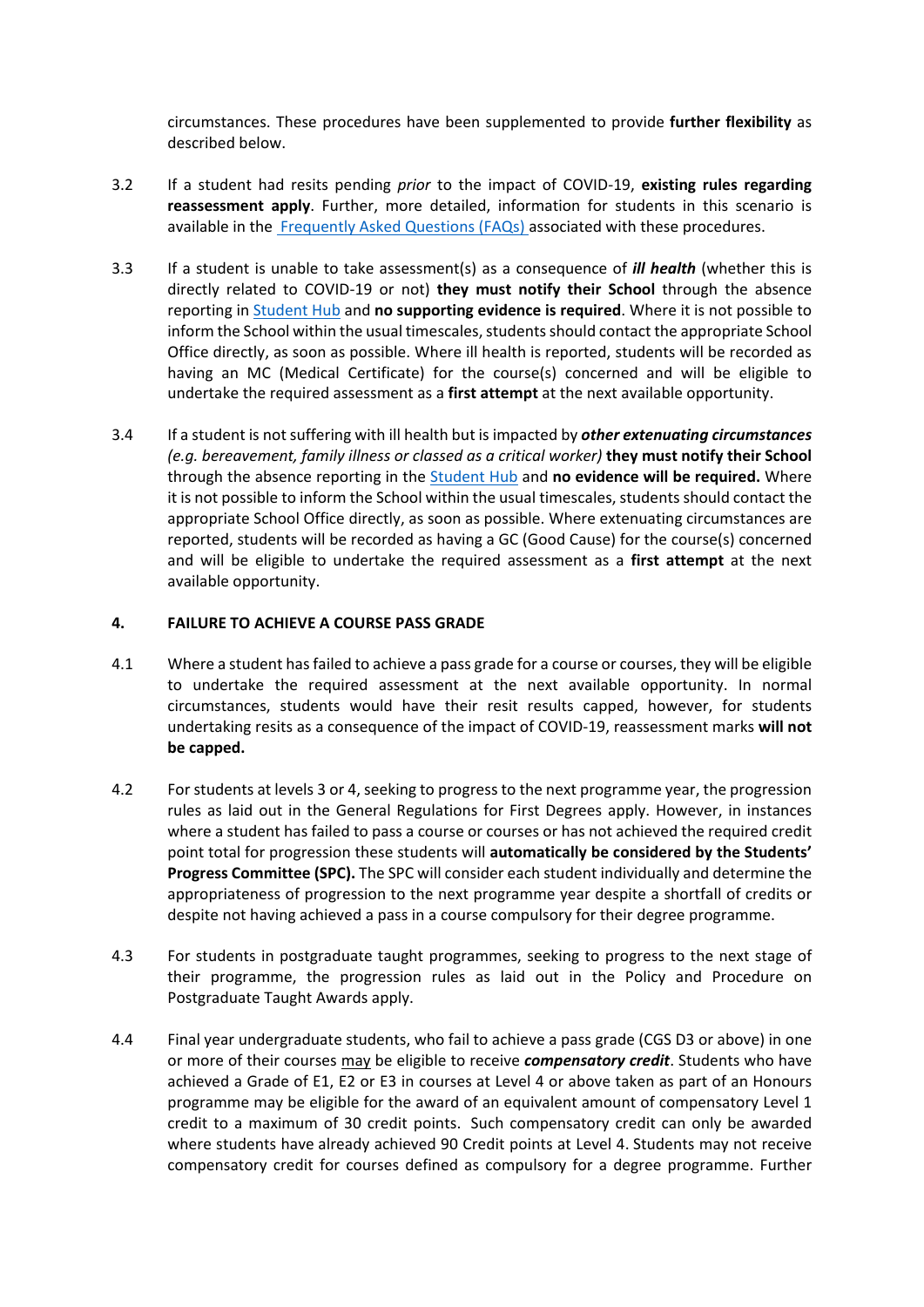information on the award of compensatory credit can be found within the General Regulations for First Degrees.

4.5 Postgraduate taught students, who fail to achieve a pass grade (CGS D3 or above) in one or more of their courses may be eligible to receive *compensatory credit*. The General Regulations for Postgraduate Taught Awards provide further information on the circumstances in which compensation may be awarded.

# **5. HOW WILL THE UNIVERSITY ENSURE NO DETRIMENT WHEN DEGREE OUTCOMES ARE CALCULATED?**

# *Assessment undertaken during COVID-19 will not have a detrimental impact upon undergraduate degree classification or postgraduate taught degree award*

- 5.1 In recognition of the fact that course grades achieved at Levels 3, 4 and 5 normally have a direct impact on degree outcomes, the University has carefully considered the options available to achieve an appropriate balance between supporting its students while maintaining the fairness and integrity of a University of Aberdeen award. As previously stated, the University is committed to encouraging and supporting students to continue with their studies and to complete their best work
- 5.2 The University has a series of policies and procedures in place to enable and support student achievement *(section 1.4 above further refers)*. These will be used, extended and/or relaxed to ensure that student performance during this time, will not detrimentally impact upon degree outcome calculation.

#### **5.3 THE GRADE POINT AVERAGE SYSTEM AND THE GRADE SPECTRUM**

- 5.3.1 Information on how the University calculates undergraduate degrees is available in the *Code of Practice on Assessment*. In summary, students who began their Honours programme (i.e. level 3) in 2019/20 or earlier will have their degree classification calculated via both the *Grade Point Average* system and the *Grade Spectrum*. Students will receive the higher of the two classifications should differences occur. The use of the *Grade Point Average* and the *Grade Spectrum* will be maintained for the calculation of undergraduate degrees at this time.
- 5.3.2 Information on how the University calculates postgraduate taught (PGT) degrees is available in the *Code of Practice on Assessment*. In summary, PGT awards are determined by credit accumulation. PGT Degree and PGT Diploma classification will be determined via both the *Grade Point Average* system and, as a consequence of the impact of COVID-19, by the *Grade Spectrum*. Students will receive the higher of the two classifications should differences occur.

#### **5.4 BORDERLINE STUDENTS**

5.4.1 At the point of calculating degree outcome, the University requires Examiners' Meetings to consider *every student* classed as *borderline.* The borderlines that are currently used are provided in figure 1 overleaf: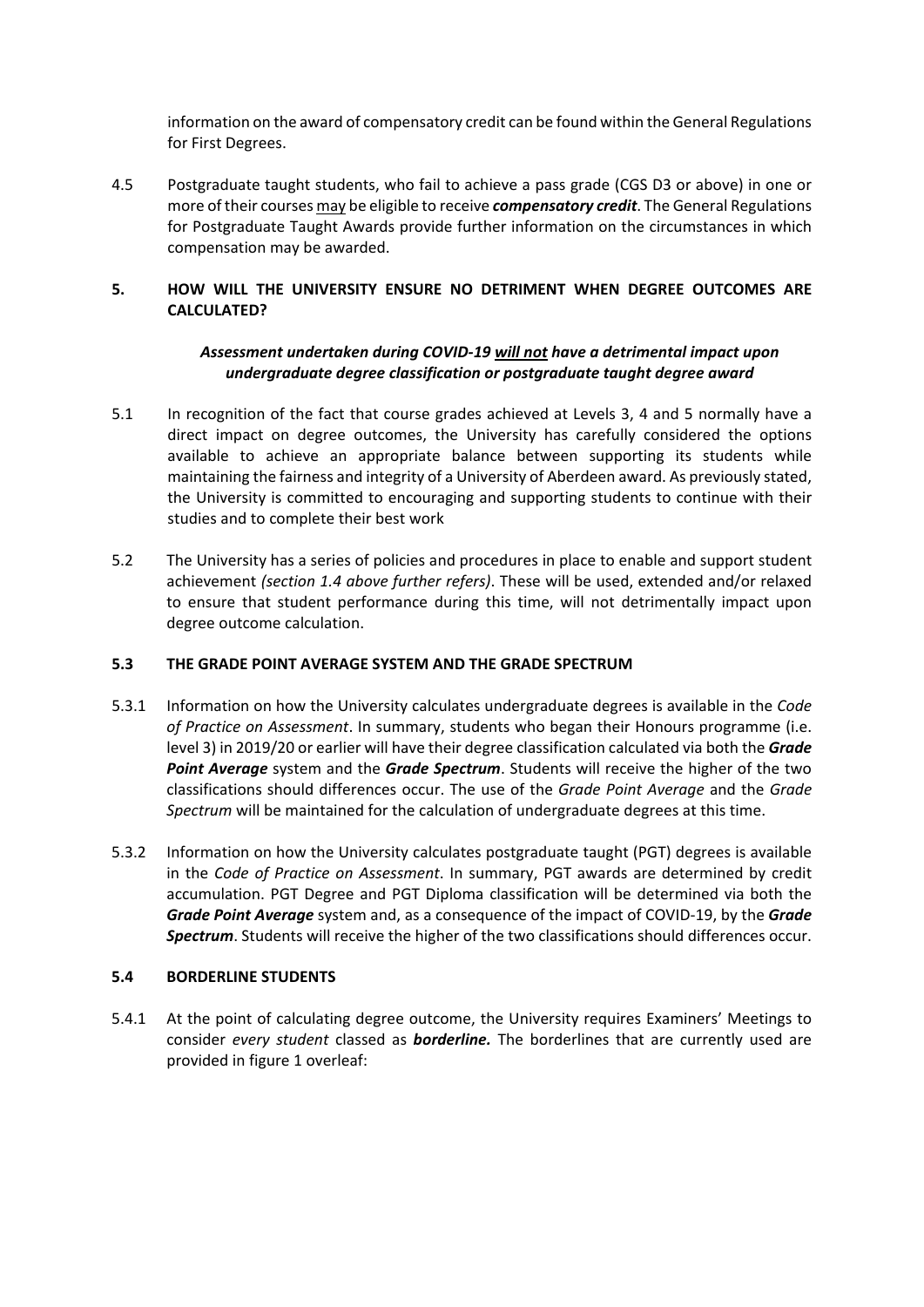| Figure 1:                          |                              |                                    |
|------------------------------------|------------------------------|------------------------------------|
| <b>Grade Point Average</b>         | Undergraduate                | <b>Postgraduate Award</b>          |
|                                    | <b>Degree Classification</b> |                                    |
| 18.0-22.0                          | <b>First Class</b>           | MSc with Distinction*              |
| greater than 17.49, less than 18.0 | Borderline 2.1/1st           | <b>MSc Commendation Borderline</b> |
|                                    |                              | <b>Distinction</b>                 |
| $15.0 - 17.49$                     | Upper Second Class           | MSc with Commendation#             |
| greater than 14.49, less than 15.0 | Borderline 2.2/2.1           | <b>MSc Borderline Commendation</b> |
| $12.0 - 14.49$                     | Lower Second Class           | <b>MSc</b>                         |
| greater than 11.49, less than 12.0 | Borderline 3rd/2.2           | <b>MSc</b>                         |
| $9.0 - 11.49$                      | <b>Third Class</b>           | <b>MSc</b>                         |
| greater than 8.49, less than 9.0   | Borderline Fail/3rd          | <b>Borderline Fail/MSc</b>         |
| $0 - 8.49$                         | Fail                         | Fail                               |

*\*The award of Distinction requires a Project grade of A5 or above*

*# The award of Commendation requires a Project grade of B3 or above*

5.4.2 In line with the University's commitment to ensuring that student performance at this time does not detrimentally impact upon degree outcome, the University has agreed to *widen the borderlines*, as demonstrated in figure 2 below. As a direct consequence, more students will be considered as borderline at Examiners' Meetings. Operational guidance on how Schools should determine degree classification or award for those students who fall within the borderline will be provided to Schools.

| Figure 2:                         |                              |                                    |
|-----------------------------------|------------------------------|------------------------------------|
| <b>Grade Point Average</b>        | Undergraduate                | <b>Postgraduate Award</b>          |
|                                   | <b>Degree Classification</b> |                                    |
| 18.0-22.0                         | <b>First Class</b>           | MSc with Distinction*              |
| greater than 17.0, less than 18.0 | Borderline 2.1/1st           | <b>MSc Commendation Borderline</b> |
|                                   |                              | <b>Distinction</b>                 |
| $15.0 - 17.0$                     | Upper Second Class           | MSc with Commendation#             |
| greater than 14.0, less than 15.0 | Borderline 2.2/2.1           | <b>MSc Borderline Commendation</b> |
| $12.0 - 14.0$                     | Lower Second Class           | <b>MSc</b>                         |
| greater than 11.0, less than 12.0 | Borderline 3rd/2.2           | <b>MSc</b>                         |
| $9.0 - 11.0$                      | <b>Third Class</b>           | <b>MSc</b>                         |
| greater than 8.0, less than 9.0   | Borderline Fail/3rd          | <b>Borderline Fail/MSc</b>         |
| $0 - 8.0$                         | Fail                         | Fail                               |

*\*The award of Distinction allows requires a Project grade of A5 or above*

*# The award of Commendation allows requires a Project grade of B3 or above*

#### **5.5 OVERALL GRADE PROFILE CONSIDERATION**

5.5.1 In addition to the use of the *Grade Point Average*, *Grade Spectrum* and the *widening of th*e *borderline,* each final year student's overall grade profile (i.e. all course results together) will be considered in advance of examiners' meetings. Any student whose grade profile indicates a negative impact of COVID-19 will be presented for the examiners to consider at their meeting *in addition* to borderline students.

# **6. CONCLUSION**

6.1 In summary, **assessment undertaken during Covid-19 will not have a detrimental impact upon undergraduate degree classification or postgraduate taught degree award, for any student.**